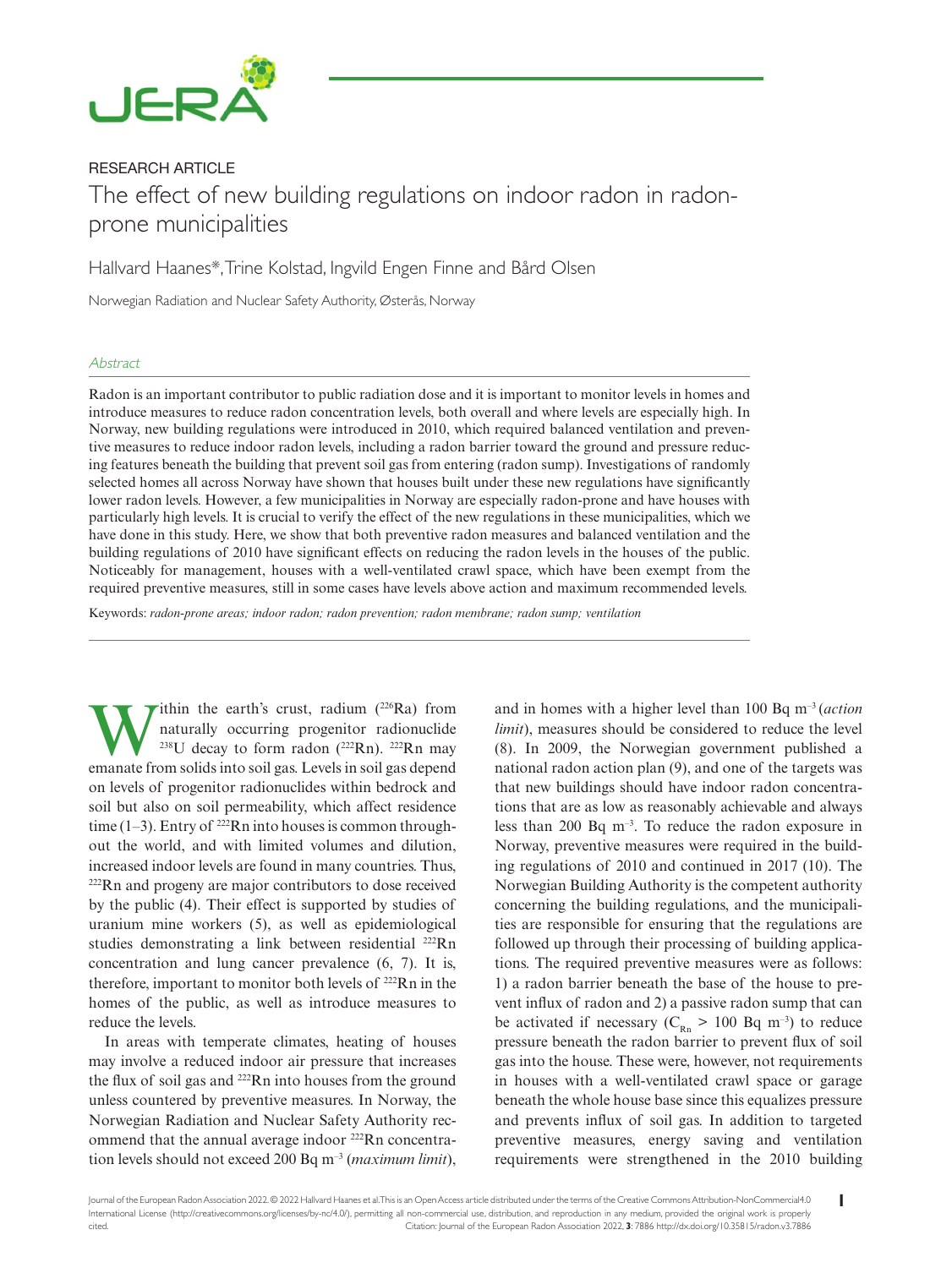regulations. With strengthened requirements to insulation and air tightness of buildings, balanced ventilation was pointed out as the best and most practical means to ensure sufficient air exchange. As a result, almost all new buildings are constructed with a balanced ventilation system. Balanced ventilation is a system of mechanical supply and exhaust ventilation. This affects the radon level both by diluting the radon concentration though increased air exchange and by equalizing the indoor air pressure to limit pressure driven flow of radon from the ground.

To assess the effect of the introduction of these preventive measures on indoor radon levels in Norway and the building regulations of 2010, two nationwide surveys have been performed: one before the onset of the new regulations and one afterward. In each survey, alpha track detectors were sent out together with a questionnaire to random newly built homes across Norway. A comparison of these two nation-wide surveys showed that the building regulations of 2010 and its radon preventive measures resulted in a significant reduction in detached houses with a halving of indoor 222Rn concentration from an average of 76 to 40 Bq  $m^{-3}$  and a 70% reduction of homes with concentrations above limits (11).

However, the ground underneath a building is a very important contributor to the indoor radon level. Thus, there are municipalities in Norway that are especially prone to radon with enhanced outdoor and indoor levels due to higher than normal bedrock levels of progenitor radionuclides or geological factors like increased soil permeability (12–14). One particularly prone village, Kinsarvik in the municipality Ullensvang in Vestland county, has underlying permeable glacial sediments where chimney-like underground ventilation involves exhalation of very high levels of 222Rn concentration (12, 15, 16). Other prone municipalities where geological factors influence and involve high indoor levels of radon are Ulvik and Nesbyen, which have a mean of  $270$  Bq m<sup>-3</sup> (17). We, therefore, wanted to perform similar surveys as previously, but specific for radon-prone municipalities, to verify the effect of the 2010 building regulations also in these municipalities and assure it involved reduced radon levels to below maximum and action limits.

## **Methods**

In each of two surveys performed in 2008 and 2020, householders were provided two <sup>222</sup>Rn alpha track detectors, instructions, and a questionnaire. The instructions were according to the standard measurement protocol (18), to deploy these in two occupied rooms, preferably in a bedroom and living room, for at least two of the winter months. The questionnaire asked for information about several things, including year of construction, type of building, building materials, type of basement, type of ventilation, whether radon measurements had been done there before, whether radon measures had been installed, whether it had a crawl space beneath equalizing pressure (replacing the requirement of preventive measures), and the location of the current measurements with regard to room type and floor. In the 2020 questionnaire, it was, in addition, asked whether and which preventive measures that had been installed and whether under-pressure beneath the building base (radon sump) had been activated.

The municipalities to be included as radon-prone areas were identified from a previous nation-wide survey: Drangedal, Grane, Nesbyen, Skjåk, Tana, Ullensvang, and Ulvik, where at the time, 20–50% measurement values were above the 200 Bq  $m^{-3}$  maximum limit (19). Prior to this, in 1996–1997, a separate project in the village Kinsarvik in Ullensvang showed an average yearly mean of more than 4,000 Bq  $m^{-3}$  (16). Since these assessments, the Municipality of Ullensvang has been merged with others, and Nes municipality has changed name to Nesbyen. To be able to compare the 2020 survey with the 2008 survey, only houses within the old and former municipality borders have been included.

Information about municipality, address, building year, and ownership was retrieved from the national ownership registry. In the 2008 survey, 247 detached houses and terraced houses built from 2000 to 2007 in the seven municipalities were offered to participate, and 68% responded. In the 2020 survey, 311 homes built from 2012 to 2019 in the seven municipalities were offered to participate, and 49% responded, with detached buildings dominating. Among these, due to building permits being given also for renovation and rehabilitation projects, some homes built prior to the 8-year cut-off were offered to participate. However, only new houses of maximum 8 years were included in this study to avoid the subsidence issues and foundation cracks of old house that may influence soil gas influx. In addition, several participants had not performed the measurements according to the standard protocol timing or duration of measurements. Most of these were excluded. To optimize sample size, we chose to include measurements lasting at least 2 months but allowed some measurements extending into May (50 buildings, two from 2020 survey and 48 from 2008). Among these, 13 buildings (25 measurements) that started their measurements in March (4 homes March 2–4, 5 homes March 6–15 and 4 homes March 15–25) and extended correspondingly into May, all from the 2008 survey when the national measurement standard was different and allowing this, were included to optimize the sample size. In total, measurements from 197 houses were included in this study, 79 ( $n = 155$ ) from 2008 and 118 ( $n = 235$ ) from 2020, among which 14 measurements were not marked with neither house identification nor municipality. In both surveys, the Norwegian Radiation and Nuclear Safety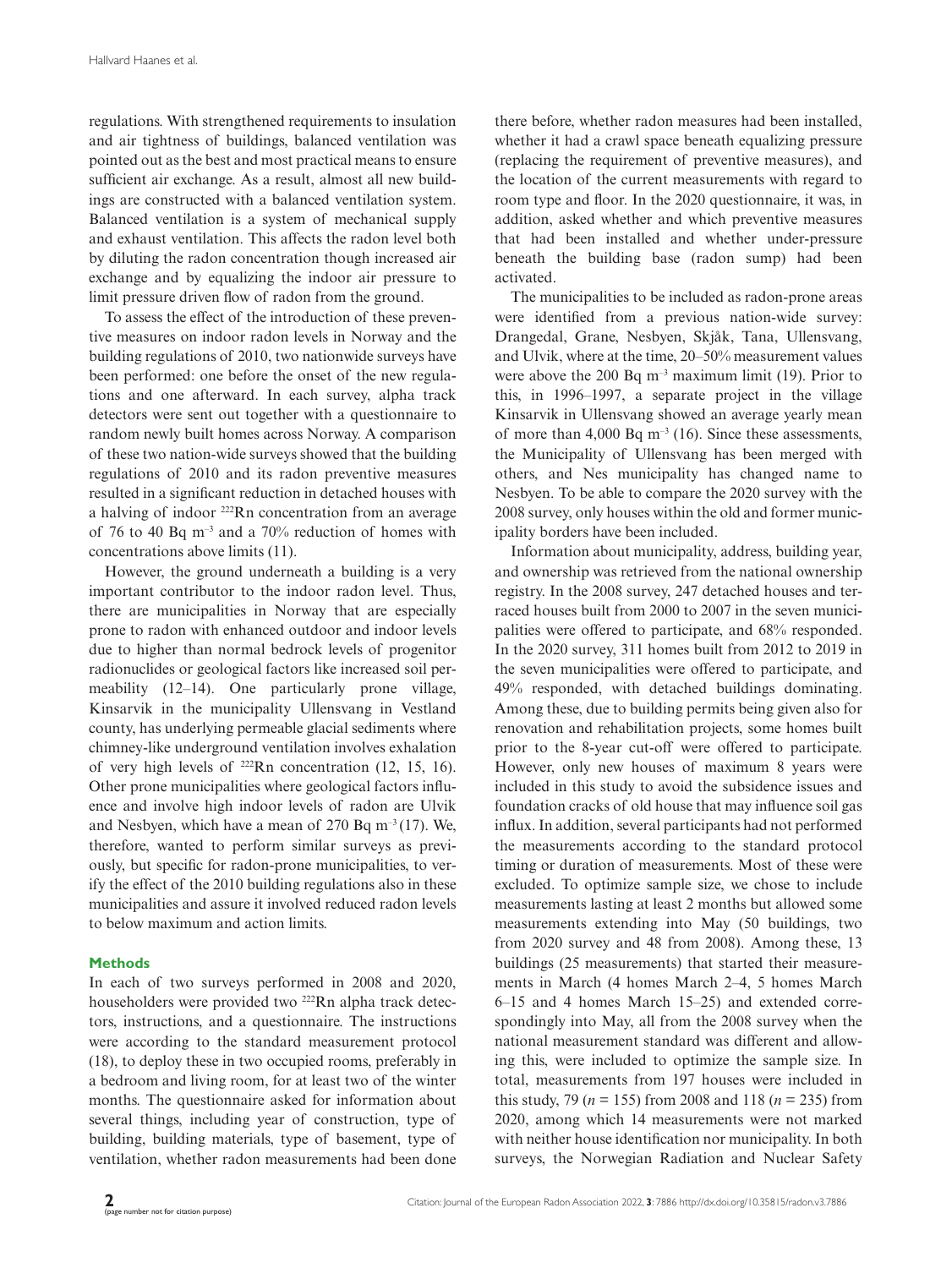Authority delivered and analyzed the detectors. Annual mean radon concentration was calculated by seasonal correction weighting (0.75) in the winter months (18).

To assess variation in annual average indoor 222Rn concentration measurements in relation to covariation in all potential predictor variables, we used linear regression (20). To be able to assess for differences due to preventive measures and the building regulations of 2010, and also to control for factors involving other expected differences, predictor variables included were: municipality, which floor the measurement had been done, years since construction, type of ventilation, and whether radon measures were installed. The radon measures in 2008 and the preventive measures in 2020 were, therefore, combined. To be able to compare the municipalities, the levels for this factor variable were ordered according to the increasing median value of annual average indoor 222Rn concentration level across both the 2008 and the 2020 surveys, and for this term, a reverse Helmert contrasts was used (called Helmert in contrast package R), which compares each new level with the mean of previous levels. For ventilation, balanced ventilation was considered against all the other types of ventilation (regarding grouping). Regarding the 2010 building regulations, we assume that all houses in the 2020 survey have balanced ventilation (in spite of owners not having knowledge about their ventilation system). Correspondingly, for the type of basement, crawl space was considered against all others. According to the 2010 building regulations, all subsequently built houses and, thus, those included in the 2020 survey should have the required preventive measures installed but not necessarily activated. Therefore, the predictive variable 'installed preventive measures' was in the statistical analyses set to 'yes' for all the 2020 survey homes. By comparison, buildings from before 2010 did not have any such requirements, and any installed preventive measures in the radon-prone municipalities may be indications of awareness and protection against the issue. The linear model was stepwise simplified, removing non-significant terms. Parameter estimates are presented from after stepwise simplification since this improves accuracy (21).

### **Results and discussion**

Among all included measurements for newly built homes in the 2008 and 2020 survey, 222Rn concentrations ranged from 5 to 1,900 Bq  $m^{-3}$  (median: 40, mean: 100, standard deviation [SD]: 170). Even though only some of the participating homes had very elevated indoor levels, as could be expected in radon-prone municipalities, the average is at the action limit. Among the homes, 33 had a measurement above the maximum limit of 200 Bq  $m^{-3}$ , 8 homes had a value above 500 Bq m–3, and 3 homes had a value above  $1,000$  Bq m<sup>-3</sup>. The data had an approximate log-normal distribution (Fig. 1), and a log-transformation  $(y_t = log_2(y_0 + 0.01)$  adding 0.01 to avoid log to zero) was performed prior to statistical analyses, yielding an approximate normal distribution. In homes with more than one measurement (most), the difference between measurements ranged from 0 to 1,030 Bq  $m^{-3}$  (median: 10, mean: 36, SD: 94), showing on average a relatively high degree of consistency per home.

According to the answers in the questionnaires, only 4% of the homes participating in the 2008 survey had knowledge of previous measurements of indoor <sup>222</sup>Rn concentration levels in their residence compared to 20% in the 2020 survey (Table 1). In the nationwide survey of random newly built houses (after 2012), about 3.5% of the homeowners reported that radon concentration measurements had been performed (11). Compared to this study, this may indicate that owners of new houses in radon-exposed areas are better informed and more aware than homeowners of new houses nationwide. In some



*Fig. 1.* Histogram of all <sup>222</sup>Rn concentration measurements.

*Table 1.* Summary of counts (percent) of questionnaire answers for the two surveys in 2008 and 2020 on knowledge about previous <sup>222</sup>Rn concentration measurements, type of ventilation, installation of measures, and for 2020 whether and which preventive measures

|                              | Yes      | No        | Don't know | <b>Blank</b> |
|------------------------------|----------|-----------|------------|--------------|
| $2008 (n = 79)$              |          |           |            |              |
| Previous measurements        | 3(4%)    | 73 (92%)  | 3(4%)      |              |
| <b>Balanced ventilation</b>  | 33 (42%) | 42 (53%)  |            | 4(5%)        |
| Measures                     | 28 (35%) | 47 (59%)  | 4(5%)      |              |
| $2020 (n = 118)$             |          |           |            |              |
| <b>Previous measurements</b> | 23 (19%) | 77 (65%)  | 16 (14%)   | 2(2%)        |
| <b>Balanced ventilation</b>  | 90 (76%) | 22 (19%)  |            | 6(5%)        |
| <b>Preventive measures</b>   | 70 (59%) | 18 (15%)* | 29 (25%)   | 1(1%)        |
| <sup>222</sup> Rn membrane   | 66 (56%) |           | 11 (9%)    | 41 (35%)     |
| Radon sump                   | 37 (31%) |           | 10(8%)     | 71 (60%)     |
| <b>Additional measures</b>   | 5(4%)    | 36 (31%)  | 10(8%)     | 67 (57%)     |

*\*Of which 12 measurements were in 6 houses with crawl space (10%).*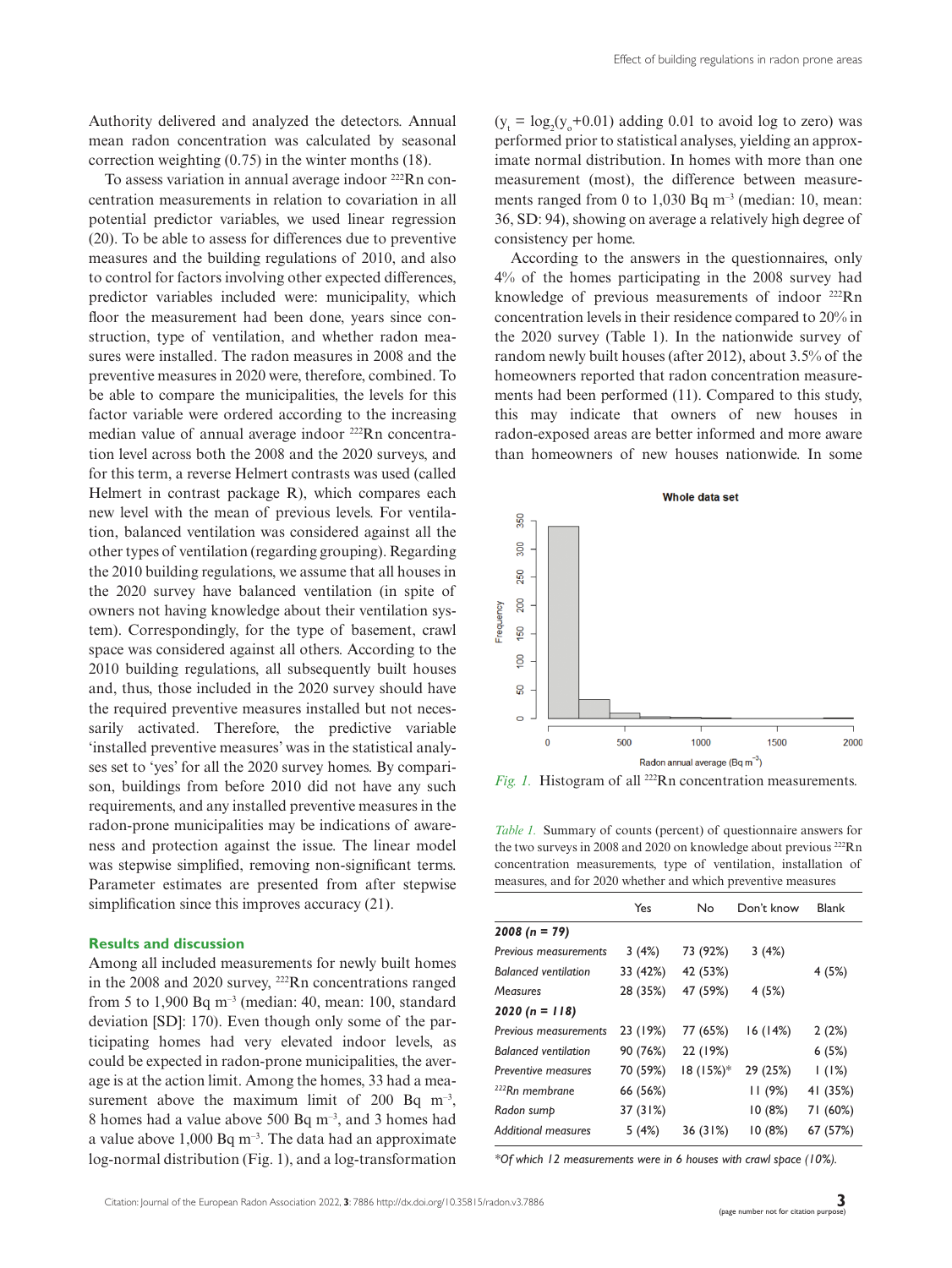areas, like Kinsarvik in the Ullensvang municipality, measuring new homes is mandatory. However, with an overall small proportion of homeowners measuring radon in their new home, it is reason to believe that too many radon sumps remain not activated, even if the radon level is above the action limit.

Nine homes in the 2008 survey and nine homes in the 2020 survey answered that they had a crawl space beneath the whole base of the house, but even so, one of these in 2008 and two in 2020 had knowledge of an installed radon measure. This is logical when looking at the annual average indoor 222Rn concentrations for these crawl space houses (Fig. 2). Among those without any known radon measures, in 2008 two homes had  $>100$  Bq m<sup>-3</sup> and one home had  $>450$  Bq m<sup>-3</sup> (two measurements), while in 2020 one home had around 100 Bq m–3 and another >200 Bq m<sup>-3</sup>, showing that in radon-prone municipalities, indoor levels can actually be too high despite a crawl space. Due to this, the crawl space homes are included in all further statistical summaries and analyses.

For all homes, 35% had knowledge of some installed radon measure in the 2008 survey, which may indicate some awareness prior to the 2010 building regulations toward living in an area prone to indoor 222Rn in the



*Fig. 2.* Boxplot of annual average indoor <sup>222</sup>Rn concentration measurements for the 18 homes with crawl space.

selected municipalities. Moreover, even though all new homes in 2020 according to the 2010 building regulations should have preventive radon-measures, only 59% in the 2020 survey had knowledge that such measures were installed. Among preventive measures in the 2020 questionnaires, a radon membrane was the most common, and secondly a radon sump. In 2008, 42% of the homes answered they had a balanced ventilation compared with 76% in 2020. By comparison, in the nation-wide survey, in new detached homes 54% answered they had balanced ventilation in 2008 (11).

Across the 2008 survey, which is mainly detached houses, 222Rn concentrations ranged from 10 to 1,900 Bq m<sup>-3</sup> (median: 70, mean: 150, SD: 230). In the 2020 survey,  $^{222}$ Rn concentrations ranged from 5 to 670 Bq m<sup>-3</sup> (median: 40, mean: 70, SD: 95). This indicates that the radon preventive measures introduced by the 2010 building regulations on average halved the levels in newly built homes in radon prone municipalities from 2008 to 2020.

There was, however, some variation within and among municipalities (Table 2). The statistical significance of the difference between the surveys is clear in a *t*-test ( $t = 4.3$ , df: 260,  $P \ll 0.001$ ). As expected, this is obvious for the ground floor, clear for the first floor but not clear for the second floor (Fig. 3). The difference between the 2008 and 2020 surveys is also clear for three of the surveyed radonprone municipalities but not for four of these (Fig. 4 but see also means in Table 2). However, effects of preventive measures in radon-prone areas have also been found in other countries (22, 23). Among the municipalities at hand, in both Drangedal and Nesbyen, the median of the annual average radon concentrations was reduced by 80% from 2008 to 2020. In most of the municipalities, outliers above the action and maximum limits of 100 and 200 Bq  $m<sup>-3</sup>$  were reduced by 50 to 100%. There is a surprising increase from 2008 to 2020 in Grane and Skjåk in both median and outliers above the limits, as well as in Ullensvang municipality. The village Kinsarvik in Ullensvang is one of the most radon-prone known places in Norway, and in a survey in 1997 (16), annual averages

*Table 2.* Number of measurements (*N*), median, mean, and standard deviation (SD) for the annual mean radon concentration (Bq m<sup>-3</sup>) in assessed municipalities in the 2008 and the 2020 surveys

| Municipality | N              |      | Median |      | Mean           |      | <b>Min</b>     |             | Max   |      |
|--------------|----------------|------|--------|------|----------------|------|----------------|-------------|-------|------|
|              | 2008           | 2020 | 2008   | 2020 | 2008           | 2020 | 2008           | 2020        | 2008  | 2020 |
| Tana         | 20             | 74   | 20     | 25   | 53             | 31   | $\overline{0}$ | 5           | 220   | 130  |
| <b>Ulvik</b> | $\overline{0}$ | 8    | 80     | 30   | 129            | 66   | 20             | 10          | 330   | 270  |
| Drangedal    | 31             | 37   | 210    | 40   | 365            | 74   | 20             | $ 0\rangle$ | 1,900 | 340  |
| Grane        | 17             | 4    | 30     | 50   | 36             | 69   | $\overline{0}$ | 10          | 120   | 290  |
| Nesbyen      | 26             | 26   | 200    | 40   | 170            | 120  | $\overline{0}$ | 15          | 510   | 670  |
| Ullensvang   | 24             | 28   | 25     | 50   | 85             | 70   | $\overline{0}$ | 10          | 420   | 190  |
| Skjåk        | 27             | 24   | 60     | 85   | 8 <sub>1</sub> | 136  | $\overline{0}$ | 20          | 260   | 560  |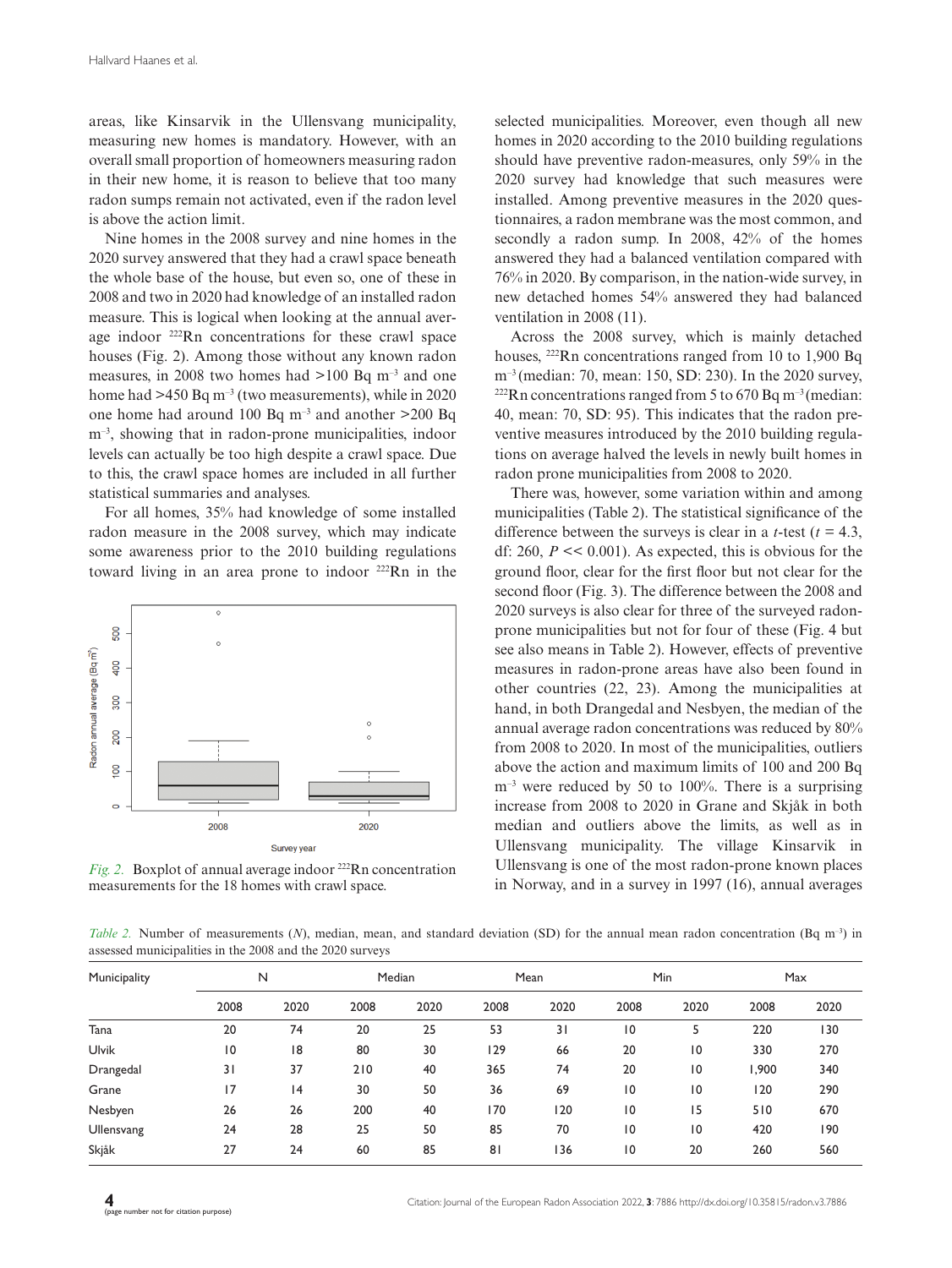

*Fig. 3.* Boxplot of annual average indoor <sup>222</sup>Rn concentration per floor for the two surveys.

of indoor 222Rn concentrations ranged from 214 to 56,000 Bq m–3 (median: 2,270; mean: 4340). In the 2008 survey at hand, the three participating Kinsarvik homes ranged from 110 to 420 Bq m–3 (median: 265, mean: 260, SD: 100), while 10 homes in the 2020 survey ranged from 30 to 190 Bq m–3 (median: 70, mean: 90, SD: 50). In Kinsarvik, there thus appears to be a reduction from 2008, even though these three homes may not be representative. Also, the three Kinsarvik homes in the 2008 survey had according to their questionnaire answers installed some radon measure. This is a good indication of an increased awareness of the issue that this area is prone to radon and the need for measures prior to 2008. Looking at the whole Ullensvang municipality (excluding Kinsarvik homes), the annual average 222Rn concentration ranged in the 2008 survey from 10 to 100 Bq  $m^{-3}$  (median: 20, mean: 26, SD: 25), and in the 2020 survey from 10 to 30 Bq  $m^{-3}$  (median: 20, mean: 21, SD: 6). Among these Ullensvang homes, 4 of the 9 homes in the 2008 survey had installed radon

measures, which may indicate an increased awareness as suggested above common to the whole municipality.

Across the data set, the effect of radon measures is clear (Fig. 5). The levels are highest in those homes in the 2008 survey that had other ventilation than balanced and where the homeowner did not know whether any radon preventive measures had been installed. Interestingly, those homes with other ventilation than balanced and where the homeowner had knowledge about installed radon measures had higher levels than homes where the owner had knowledge that no measures were installed (Fig. 5), which may suggest that protective actions taken have not been fully effective. The effect of the new building regulations is, however, clear, showing much lower levels when balanced ventilation is installed. In the full statistical model, a non-significant term was as expected among newly built houses, the age of the house (β: −0.03, standard error [SE]: 0.04, *P* > 0.48). The rest of the terms were statistically significant (Table 3). As expected, floors further from the ground have lower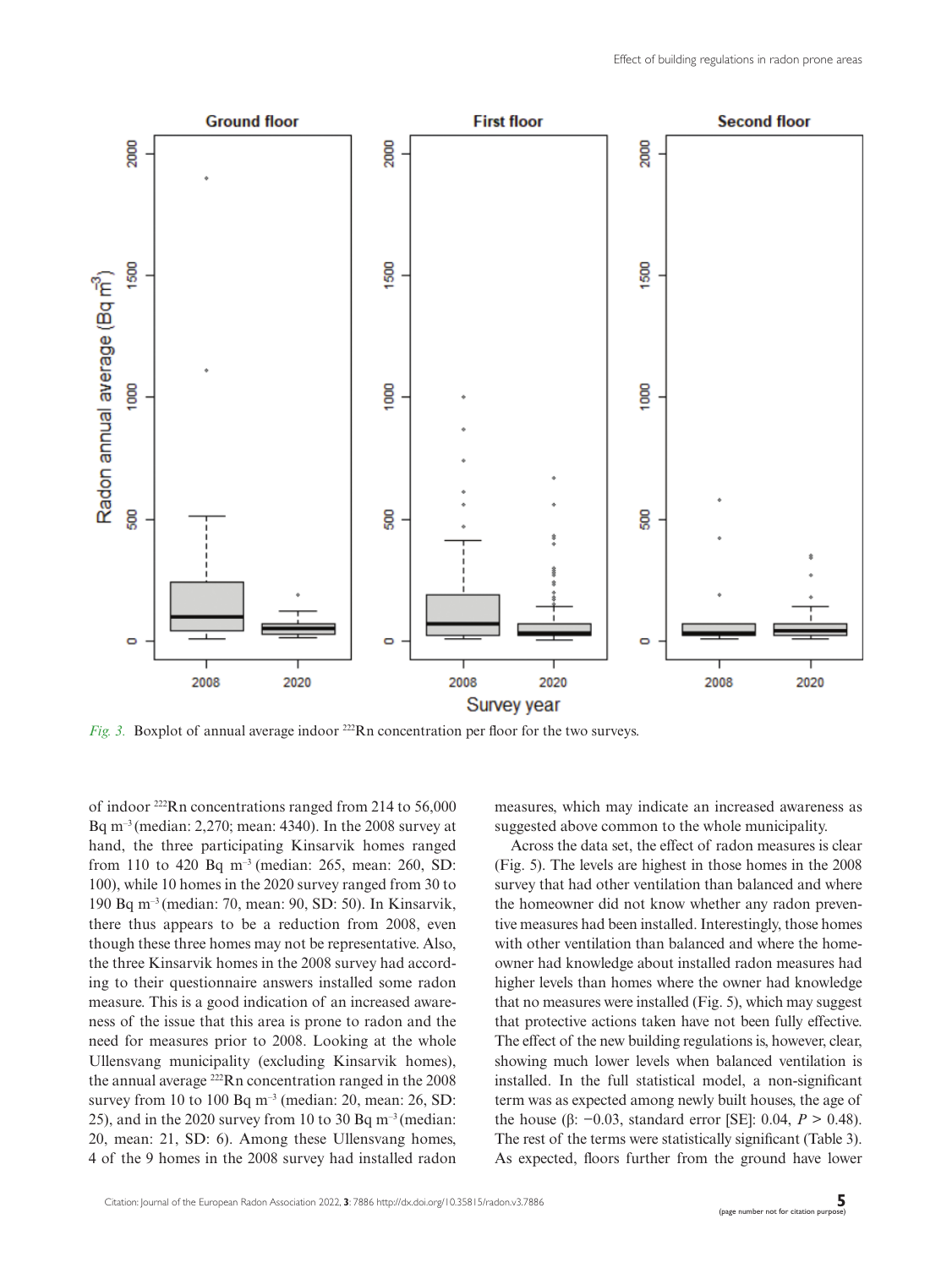

*Fig. 4.* Boxplot of annual average indoor <sup>222</sup>Rn concentration per municipality for the two surveys.

levels, as can be seen for the negative effect size of the parameter with increasing floor number and which is explained by dilution of <sup>222</sup>Rn concentration as soil gas disperses up through the floors. Although some houses with crawl spaces showed high radon levels, the effect of having a crawl space is statistically significant in reducing radon levels, as expected. This is shown by the negative parameter estimate for the term where crawls space is coded with 2 and not crawl space is coded with 1 (indicating a decrease in levels with higher code).

Importantly, statistically significant reductions of annual average 222Rn concentration from both having a balanced ventilation and from having installed a radon measure are suggested as separate main effects in our statistical model. In addition, there is a separate significant reducing effect from before and after the introduction of the 2010 building regulations in itself, which probably stems from other building-related standards introduced than the specific radon preventive measures. It is worth noting that the effect sizes of terms assessed so far are very similar. Moreover, some of the assessed municipalities were not significantly different when controlling for the other terms. Lack of significant differences is influenced by the high intra-municipality variation. With Helmert contrasts, significant differences between the municipalities showed, across both the 2008 and 2020 surveys, that in the high end, both Skjåk, Nesbyen, and Drangedal each had significantly higher levels than the other included municipalities. This, probably reflects different bedrock and geologies. It is known that the local geology and type of bedrock affect the levels of radon in soil gas and influx into homes (13). Thus, also within a municipality, there can be large differences in geology and bedrock and how radon prone different areas are. This could explain why radon levels were lower in 2008 homes where the owner had no knowledge about preventive measures (Fig. 5), as attitude and awareness could be lower in less radon-prone parts of the municipality and could help explain why only 59% in 2020 had knowledge of preventive measures. In addition, the locations of new constructions seldom have a uniform distribution within a municipality, while individual areas more often are developed piece by piece. All this may affect the results of this study, especially the results for each of the municipalities.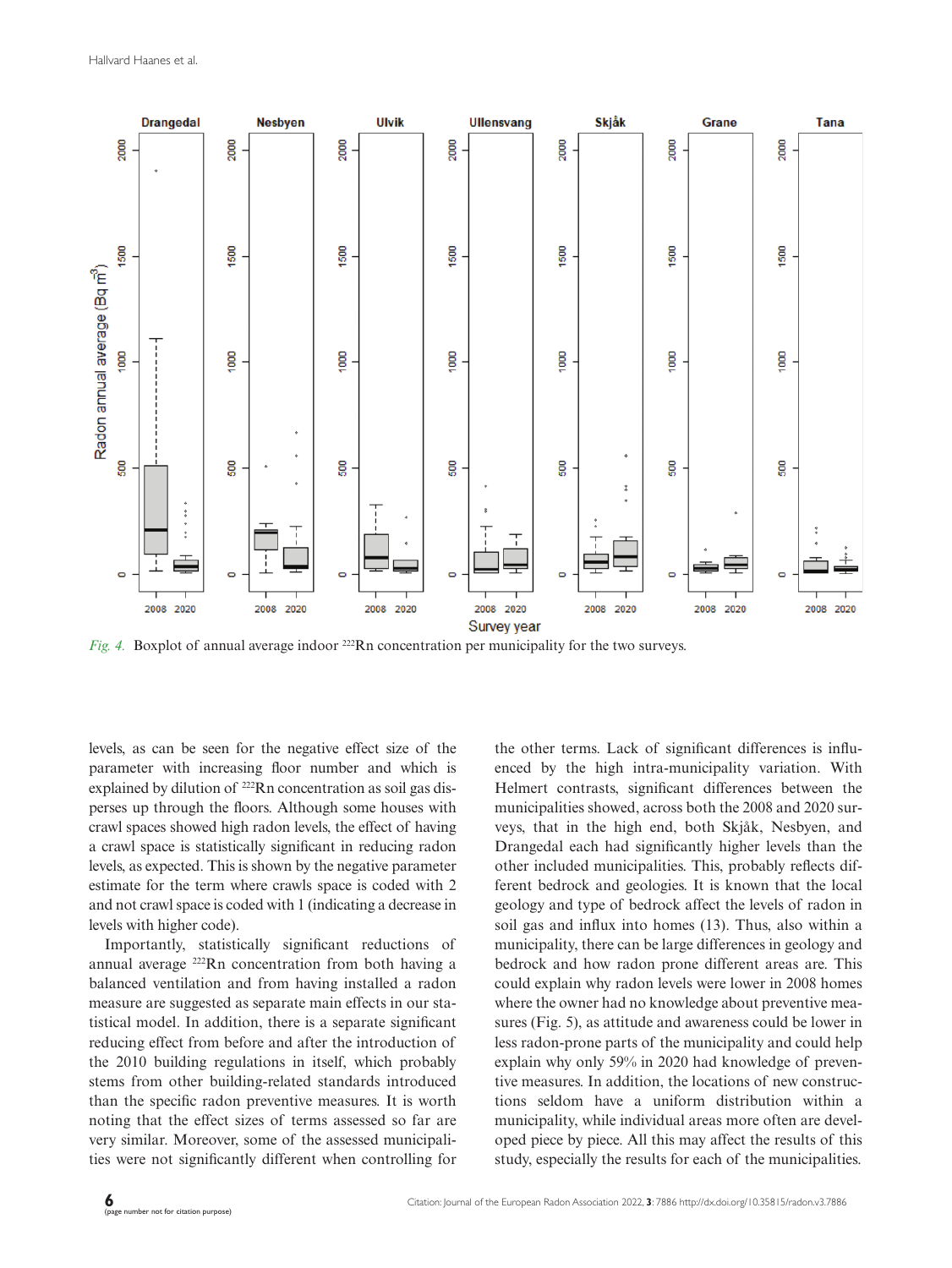

#### Preventive measures Ventilation

Fig. 5. Boxplot showing the effect of building regulations of 2010 and the required preventive radon measures on annual average indoor  $^{222}$ Rn concentration. Figure legends on x-axis: 1.1: knowledge of installed measure having knowledge of no installed measures and having other ventilation than balanced; 3.1: not knowing about installed measures and having other ventilation than balanced; 1.3: knowledge of installed measures and having balanced ventilation; 2.3: having knowledge of no installed measures and having balanced ventilation; 3.3: not knowing about installed measures and having balanced ventilation.

*Table 3.* Parameter estimates, standard error (SE), and results for the terms of the linear regression model (adj  $R^2 = 0.26$ ,  $F(11, 294) = 11$ ,  $P < 0.001$ ) for variation in the log-transformed annual average indoor <sup>222</sup>Rn concentration of homes in radon-prone municipalities according to variation in the predictor variables: floor number (floor) + balanced ventilation or not (balanced vent) + installed radon measures or not (measures) + having a ventilated crawl space or not (crawlspace) + whether the home was included in the 2020 survey or not (2020 survey) + municipality

| Parameter            | Estimate | SE   | t       | $Pr(>\vert t \vert)$ |
|----------------------|----------|------|---------|----------------------|
| Intercept            | 9.24     | 0.62 | 14.8    | < 0.0001             |
| Floor                | $-0.53$  | 0.16 | $-3.33$ | < 0.001              |
| <b>Balanced</b> vent | $-0.88$  | 0.19 | $-4.56$ | < 0.0001             |
| Measures             | $-0.60$  | 0.24 | $-2.55$ | < 0.02               |
| Crawlspace           | $-0.69$  | 0.30 | $-2.31$ | < 0.03               |
| 2020 survey          | $-0.62$  | 0.24 | $-2.55$ | < 0.02               |
| Ulvik                | 0.15     | 0.15 | 0.95    | >0.34                |
| Drangedal            | 0.07     | 0.09 | 0.70    | >0.48                |
| Grane                | 0.10     | 0.08 | 1.37    | >0.17                |
| Nesbyen              | 0.10     | 0.05 | 2.00    | < 0.05               |
| Ullensvang           | 0.16     | 0.04 | 3.83    | < 0.0002             |
| Skjåk                | 0.10     | 0.03 | 3.28    | < 0.002              |

*Note*: The alternative to the survey term is being in the 2008 survey. For the municipalities, the first level is Tana. Helmert contrast is used for the municipality term, for which the factor level is ordered by increasing median value.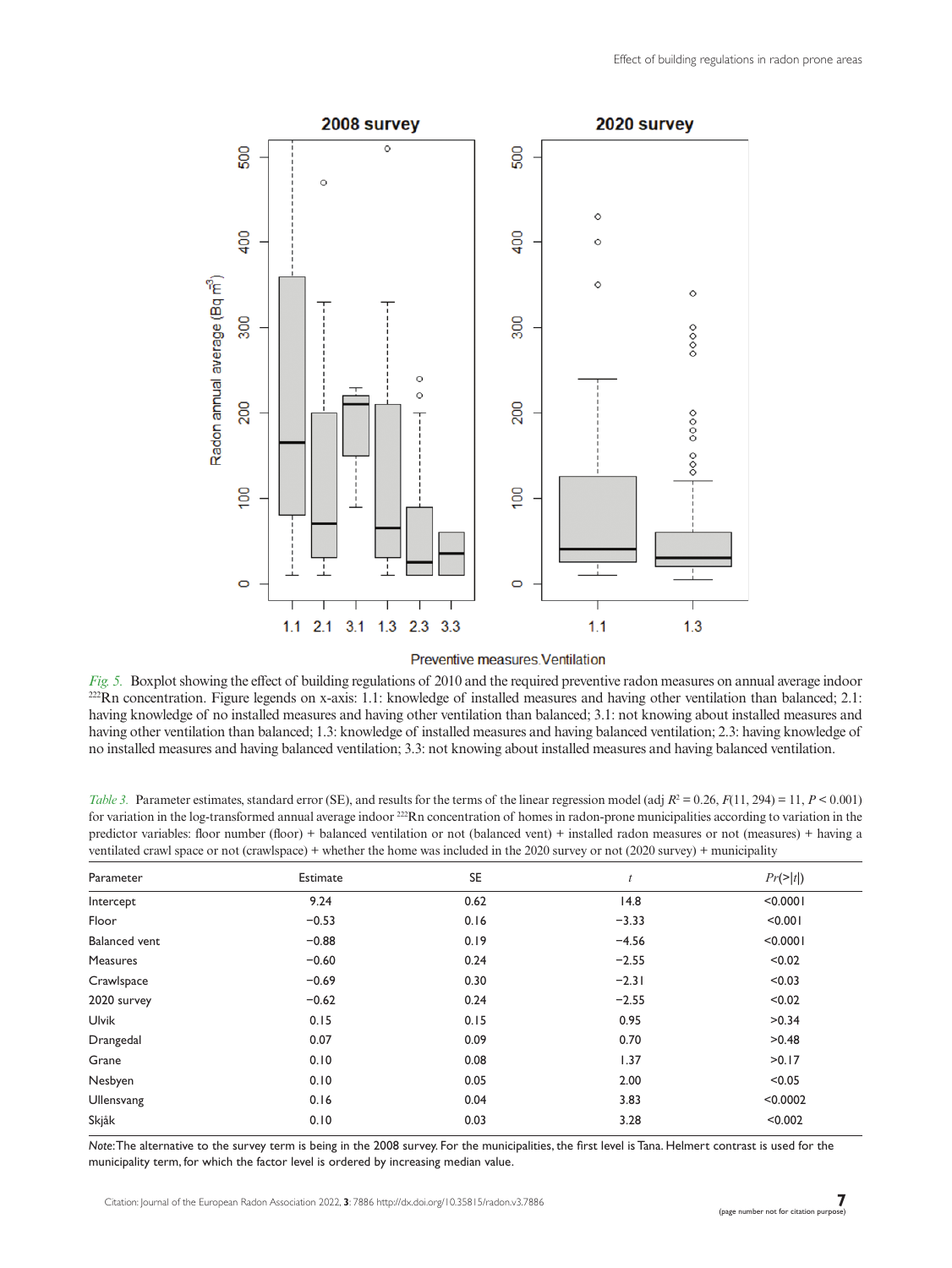

*Fig. 6.* Boxplot of annual average indoor <sup>222</sup>Rn concentration per municipality in the 2020 survey.

Looking only at 2020 levels (Fig. 6), there are still several outlier homes with levels higher than both action and maximum limits in all the radon-prone municipalities, and for the three municipalities Nesbyen, Ullensvang, and Skjåk, the 75th percentile exceeds the action limit. Compared to the Norwegian median and mean annual average 222Rn concentration in newly built homes nationwide (10), which are 25 and 40 Bq  $m^{-3}$ , respectively, for detached houses, the current levels in the assessed radon-prone municipalities are higher. This indicates that more can be done with information and protective regulatory work in these radon prone areas. Even though homeowners' awareness and rate of testing have increased from 2008 to 2020, there is room for improvement. If more homeowners measured radon and standby radon sumps were activated, even lower radon concentrations could be achieved.

Finally, the total number of measurements and homes included in the two surveys of this study are limited. The more samples that are included, the better these represent the true underlying distribution of parameters in the sampled population and the less uncertainty in parameter estimates they involve. Also, a statistical assessment with more samples can detect smaller differences as statistically significant. For data set with limited numbers of samples, differences need to be larger to be statistically significant. That means that our parameter-estimates could be somewhat biased by a limited sample size, but the observed statistically significant differences we observe we have no reason to doubt. To reduce uncertainty in parameter estimates, one should ideally include many more measurements to be sure that these patterns reflect the actual distributions and patterns across all homes in these radon prone areas.

# **Conclusions**

Despite relatively finite data sets for the two surveys included in this study, the trends and results are relatively clear. The variation in annual average indoor 222Rn concentration between homes is readily explained by covariation in the applied predictor variables, showing an overall effect of the building regulations introduced in 2010 while accounting for separate effects of preventive radon-measures and balanced ventilation. The levels in these areas are, in general, as expected, higher than the Norwegian mean and median, but among the radon-prone municipalities, there are also statistically significant geographic differences reflecting their different geology.

Crawl space beneath homes in especially radon-prone municipalities may not in itself be enough to prevent levels above both action and maximum limits. Whether increased ventilation of crawl spaces in such areas could increase dilution and reduce indoor levels, or whether current regulation exceptions for buildings with crawl spaces are not optimal in radon-prone municipalities, is not known and should be further investigated.

The questionnaire answers from homeowners indicate a certain awareness of preventive radon-measures and testing, which is still too low, especially in radon-prone areas. Therefore, authorities should consider advising radon measurements in the first year of occupation, especially in such radon-prone areas. If more homeowners in these areas measured radon and standby radon sumps were activated, even lower radon concentrations could be achieved.

# **Acknowledgments**

We thank the Euratom research and training programme for funding. For help proofreading by a native-speaking Englishman, we thank Tanya H. Hevroy.